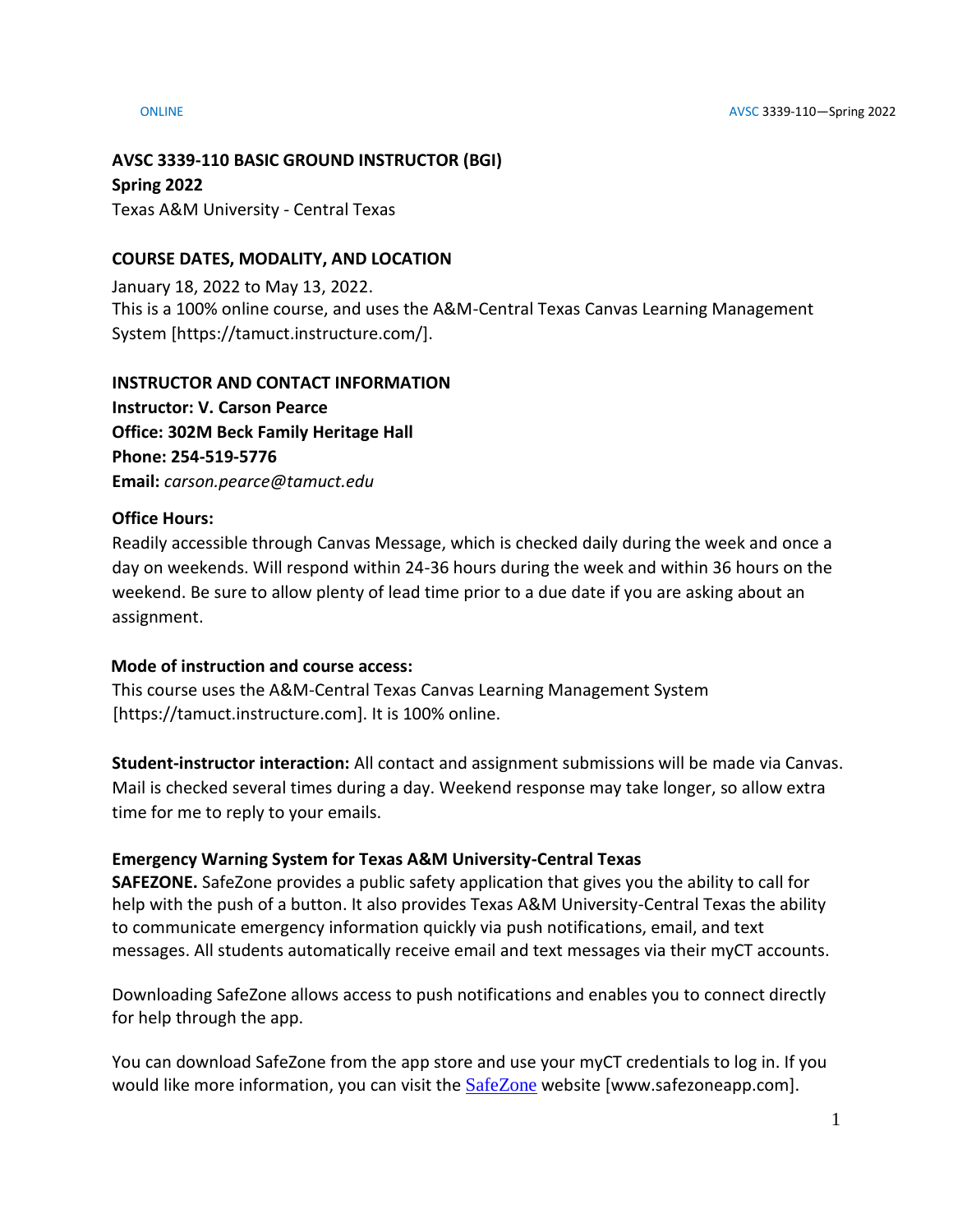To register SafeZone on your phone, please follow these 3 easy steps*:*

- Download the SafeZone App from your phone store using the link below:
	- [iPhone/iPad:](https://nam04.safelinks.protection.outlook.com/?url=https%3A%2F%2Fapps.apple.com%2Fapp%2Fsafezone%2Fid533054756&data=04%7C01%7Ccarson.pearce%40tamuct.edu%7C36042fab4fc7434c090008d9c3cb353b%7C9eed4e3000f744849ff193ad8005acec%7C0%7C0%7C637756100428183868%7CUnknown%7CTWFpbGZsb3d8eyJWIjoiMC4wLjAwMDAiLCJQIjoiV2luMzIiLCJBTiI6Ik1haWwiLCJXVCI6Mn0%3D%7C3000&sdata=vPQVTvekmuTQkNF6pF73JFVExrbMKfheHZ%2BjyIbHOvY%3D&reserved=0) [https://apps.apple.com/app/safezone/id533054756] **[Android Phone / Tablet](https://nam04.safelinks.protection.outlook.com/?url=https%3A%2F%2Fplay.google.com%2Fstore%2Fapps%2Fdetails%3Fid%3Dcom.criticalarc.safezoneapp&data=04%7C01%7Ccarson.pearce%40tamuct.edu%7C36042fab4fc7434c090008d9c3cb353b%7C9eed4e3000f744849ff193ad8005acec%7C0%7C0%7C637756100428183868%7CUnknown%7CTWFpbGZsb3d8eyJWIjoiMC4wLjAwMDAiLCJQIjoiV2luMzIiLCJBTiI6Ik1haWwiLCJXVCI6Mn0%3D%7C3000&sdata=HL5WG7P5ZCWthKyES6ag8naBQllFHtelfPV4m6jfPYg%3D&reserved=0)**
	- [https://play.google.com/store/apps/details?id=com.criticalarc.safezone app]
- Launch the app and enter your myCT email address (e.g. [{name}@tamuct.edu\)](mailto:%7bname%7d@tamuct.edu)
- Complete your profile and accept the terms of service.

# **COURSE INFORMATION**

# **Course Overview and description:**

The Basic Ground Instructor (BGI) course will prepare you to instruct the knowledge portion of the Sport Pilot, Recreation Pilot and Private Pilot licenses for their associated Federal Aviation Administration (FAA) written examination. You can also accomplish instruction of the knowledge portion of the flight review test and recommend someone to take the knowledge tests (written) for one of those certificates.

The student, upon completion of the course with a grade of 80% or higher, will be endorsed to take the FAA written examination for the BGI and for the associated Fundamentals of Instruction (FOI), joint test under provisions of Federal Aviation Regulations (FAR) parts 61.97, 61.105 and 61.309. This will result in licensure from the FAA from which you will be able to instruct the ground courses for hire.

**Prerequisite**: Junior classification. You do not need to be a pilot to become a BGI instructor. You must however, by FAA regulations, be able to read, write and understand the English language and be 18 years old. Additionally, if you hold a teacher's certificate issued by a State, county, city or municipality that authorizes the person to teach at an education level of the  $7<sup>th</sup>$  grade or higher, or, if you are employed as a teacher at an accredited college or university, you do not need to take the FOI portion of the test. Please notify your TAMUCT instructor at the beginning of this course if you have these teaching credentials.

# **Student Learning Outcomes (SLOs)**

Upon completion of this course, the student will be able to:

- 1. Identify and instruct the required components of the FAA written exam for both Sport, Recreational and Private Pilot knowledge tests.
- 2. Discuss and apply the Fundamentals of Instruction, per FAA guidelines.
- 3. Evaluate and write lesson plans for ground-course instruction.
- 4. Describe and summarize the FAA legal requirements for BGI instructor endorsements.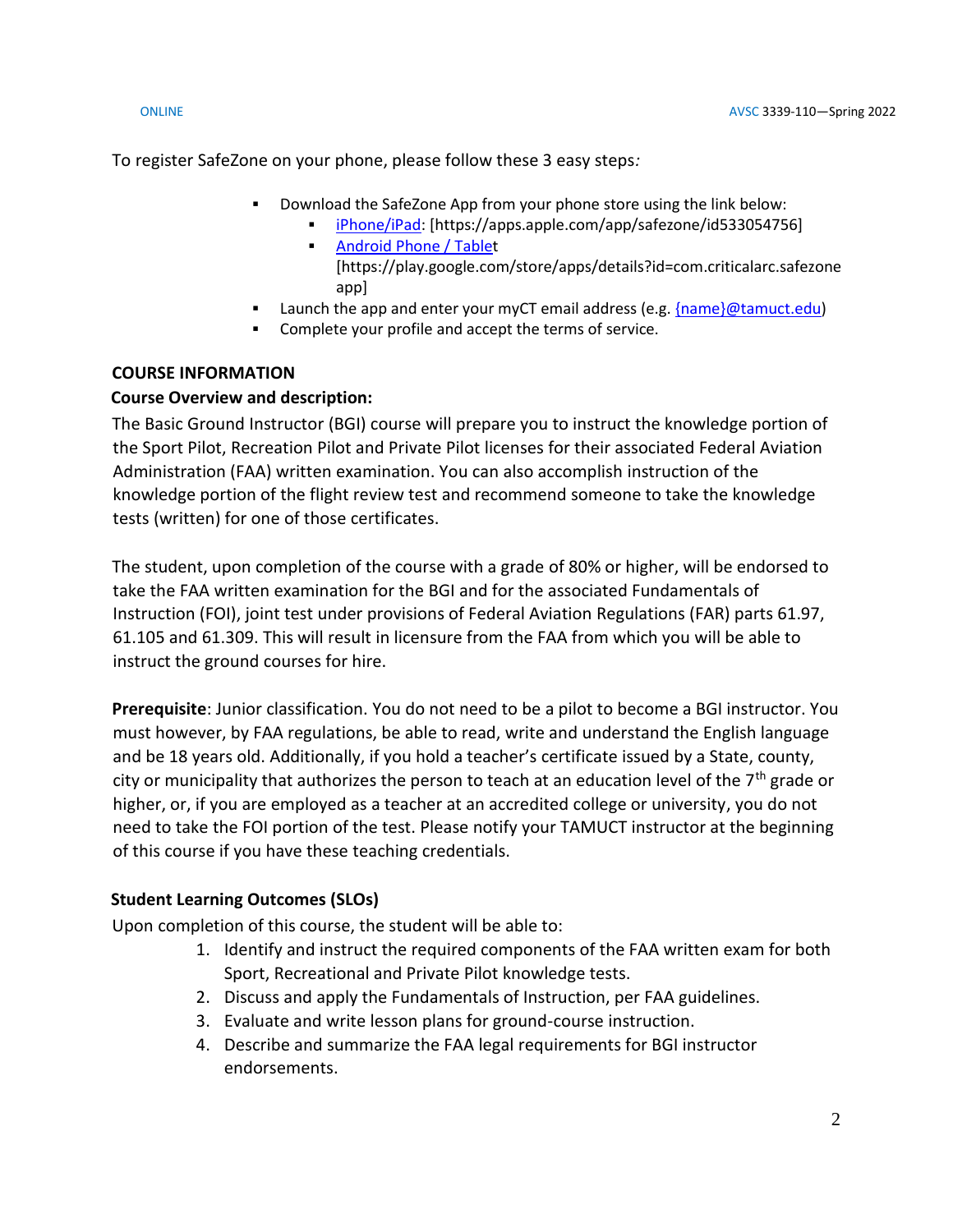# **Competency Goals Statements (certification or standards)**

The course will be considered successfully completed when the student has demonstrated through posted written assignments and exams that they have developed the knowledge to instruct as a BGI instructor by passing a final exam with 80% or higher. This includes the knowledge requirements of FAR Parts 61.211, 61.97, 61.105, and 61.309.

# **COURSE REQUIREMENTS /SPECIFICATIONS**

**Weekly Discussion Post:** There will be one weekly discussion post to be submitted over topics presented by instructor. **Check in daily for instructor notes, updates and the posting of audio/video topics**. Posts will be graded for writing ability and original content. Required responses will use a minimum of two hundred words in your well composed paragraph response. There is a weekly quiz and four tests, called "Stage Checks".

| <b>Points</b>          | 10                | $\overline{7}$     | 3                 | 0           |
|------------------------|-------------------|--------------------|-------------------|-------------|
| <b>Quality of Post</b> | Appropriate       | Appropriate        | Responds, with    | No posting. |
|                        | comments; is      | comments and       | minimum effort.   |             |
|                        | thoughtful,       | responds           | Does not follow   |             |
|                        | reflective, and   | respectfully to    | APA format.       |             |
|                        | respectful of     | other's postings.  | Many errors in    |             |
|                        | other's postings. | <b>Follows APA</b> | both mechanics    |             |
|                        | Proper citing of  | format with few    | and sentence      |             |
|                        | references and    | errors but         | structure. Very   |             |
|                        | APA style;        | sentence           | poorly written.   |             |
|                        | proper            | structure could    | Needs major       |             |
|                        | punctuation,      | be improved.       | overhaul. Posts   |             |
|                        | sentence          | Editing would      | are less than 200 |             |
|                        | structure and     | improve the        | words and         |             |
|                        | spelling. No      | assignment.        | responses are     |             |
|                        | editing or        |                    | less than 100     |             |
|                        | revisions         |                    | words to          |             |
|                        | required.         |                    | classmates.       |             |
| <b>Relevance of</b>    | Posts positions   | Begins to          | Posts positions   | No posting. |
| Post                   | related to        | address areas      | which do not      |             |
|                        | discussion topic; | that are           | relate to the     |             |
|                        | prompts further   | somewhat           | discussion        |             |
|                        | discussion of     | related to the     | content; makes    |             |
|                        | topic. Takes      | discussion         | short or          |             |
|                        | clear position    | content.           | irrelevant        |             |

## **AVSC 3339 Discussion Post Rubric**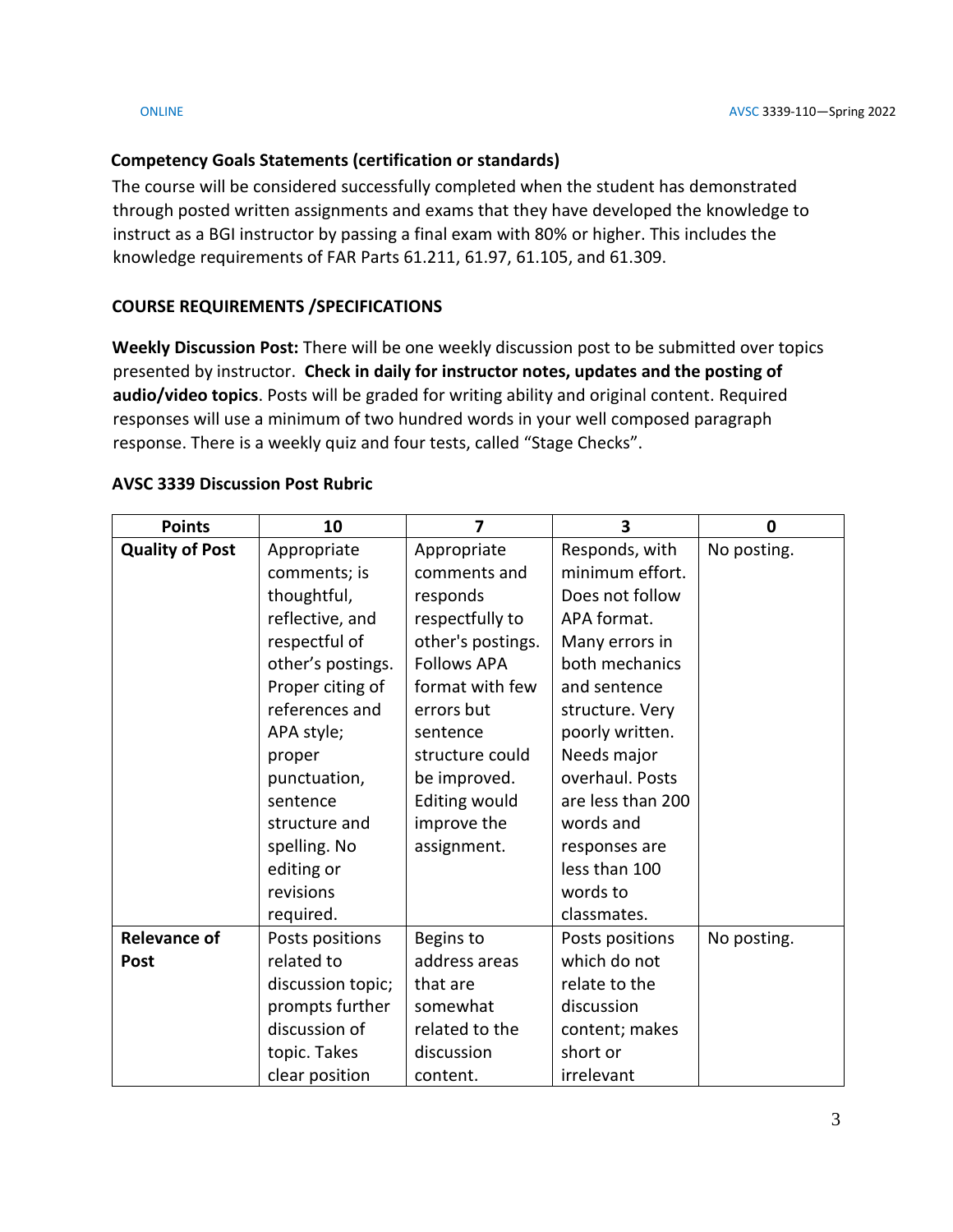|                        | that captures<br>the issue.<br>Supports | Position, and<br>argument for<br>that position is | remarks. Off-<br>topic. |                 |
|------------------------|-----------------------------------------|---------------------------------------------------|-------------------------|-----------------|
|                        | position with                           | plausible, but                                    |                         |                 |
|                        | well-articulated<br>arguments.          | not totally clear.                                |                         |                 |
| <b>Contribution to</b> | Aware of needs                          | Attempts to                                       | Does not make           | No feedback     |
| the Learning           | of community;                           | direct the                                        | effort to               | provided to     |
| Community              | attempts to                             | discussion and                                    | participate in          | fellow student. |
|                        | motivate the                            | to present                                        | the learning            |                 |
|                        | group                                   | relevant                                          | community with          |                 |
|                        | discussion;                             | viewpoints.                                       | relevancy;              |                 |
|                        | presents                                | Concepts                                          | position,               |                 |
|                        | creative                                | integrate                                         | concepts, and           |                 |
|                        | approaches to                           | partially, but not                                | responses are           |                 |
|                        | topic.                                  | completely.                                       | vague.                  |                 |

## **Required Reading and Textbook(s):**

- Jeppesen Guided Flight Discovery Private Pilot 2018. IBSN 978-0-88487-660-1
- FAA Pilot's Handbook of Aeronautical Knowledge (FAA PHAK) 2016. FAA-H-8083-25B
- Gleim, Flight/Ground Instructor FAA Knowledge Test Prep 2022. (FGI) IBSN 978-1-61854- 261-8
- Gleim, Fundamentals of Instruction FAA Knowledge Test Prep 2022 (FOI). IBSN 978-1- 61854-260-1
- Federal Aviation Regulations/Airmen's Information Manual (FAR/AIM) 2021
- ASA Instructor 2022 Test Prep ASA-TP-CFI-20. IBSN 978-1-61954-786-5
- E6B, Plotter, Calculator, and optional CX-3 electronic calculator.
- **An e-version for some of these books are available and highly recommended.**

**Suggested Course Materials:** Publication Manual of American Psychological Association (7th Ed.). American Psychological Association. ISBN 1433805618. It is highly advisable that that you keep this text following the course, as APA citations are the required citation method

**VIDEO LINKS:** There are many posted video links throughout your weekly course modules. They correspond directly with the readings in your textbook and will bring to life the many colorful aspects of Basic Ground Instructors. I will be monitoring the number of times these are accessed, as they are an integral part of your course objectives on learning aviation history.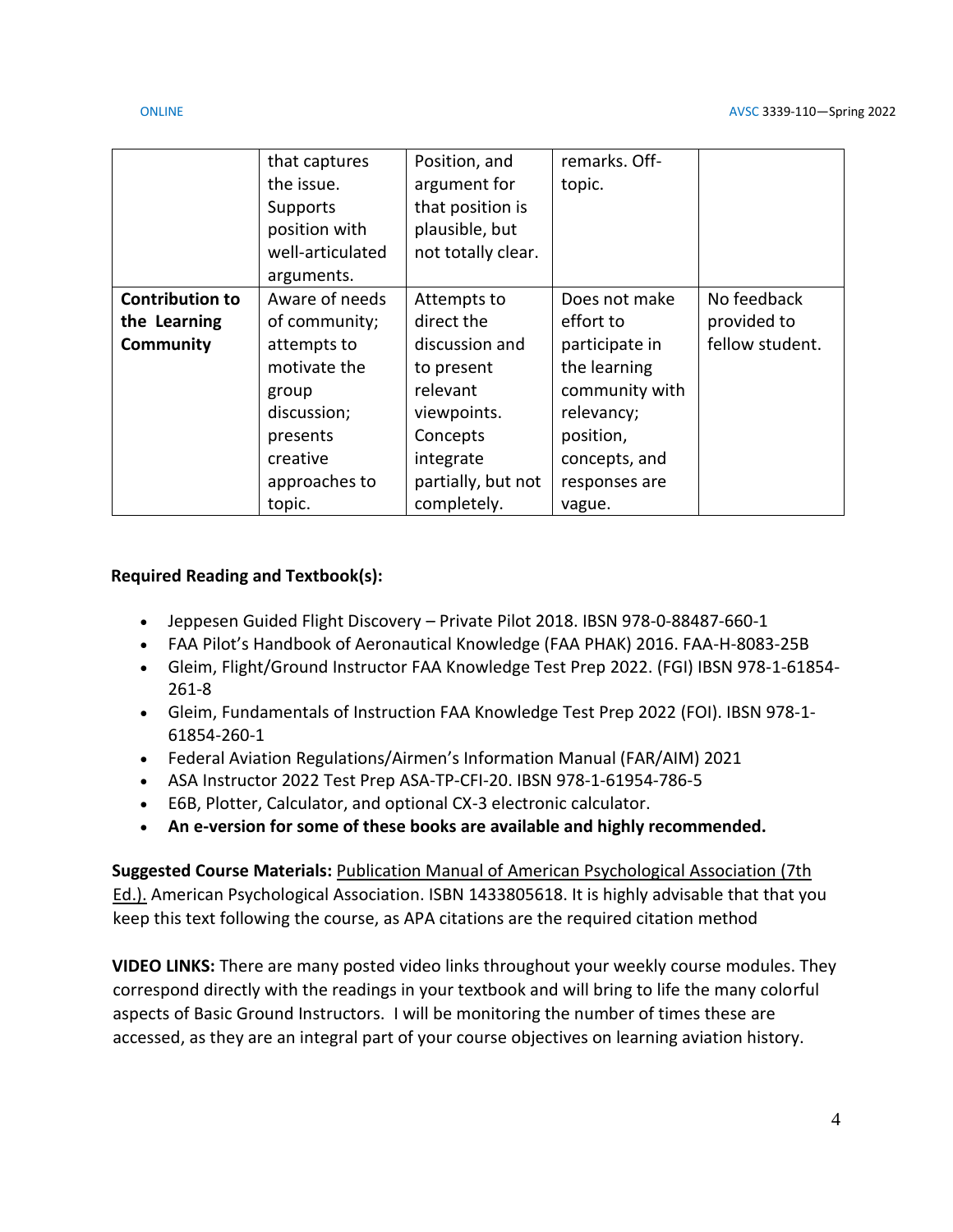## **Point based grade components:**

| 15 Quizzes                     | 40% (SLOs 1-4  |
|--------------------------------|----------------|
| 04 Tests (Stage checks)        | 40% (SLOs 1-4) |
| <b>Weekly Discussion Posts</b> | 20% (SLOs 1-4) |
| Total:                         | 100%           |

## **Grading scheme**

- A 4.00 (90 +) Achievement that is outstanding relative to the level necessary to meet course requirements.
- B 3.00 (80-89%) Achievement that is significantly above the level necessary to meet course requirements.
- C 2.00 (70–79%) Achievement that meets the course requirements in every respect.
- D 1.00 (60–69%) Achievement that is worthy of credit even though it fails to meet fully course requirements.
- F 0.00 (<60%) Represents failure and signifies that the work was either (1) completed but at a level of achievement that is not worthy of credit or (2) was not completed and there was no agreement between the instructor and the student that the student would be awarded an "I" (incomplete).
- "I" (Incomplete). The "I" shall be assigned at the discretion of the instructor when, due to extraordinary circumstances, the student was prevented from completing the work of the course on time. The assignment of an "I" requires a written agreement between the instructor and student specifying the time and manner in which the student will complete the course requirements. In no event may any such written agreement allow a period of longer than one year to complete the course requirements. For graduate and professional students, an "I" is to remain on the transcript until changed by the instructor or department. For all other students, work to make up an "I" must be submitted within one year of the last day of final examinations of the term in which the "I" was given; if not submitted by that time, then the "I" will automatically change to an F. To obtain an incomplete you must have been doing passing work in the course.

## **Posting of Grades:**

• *All student grades should be posted using the Canvas Grade book and students should monitor their grade status through this tool.*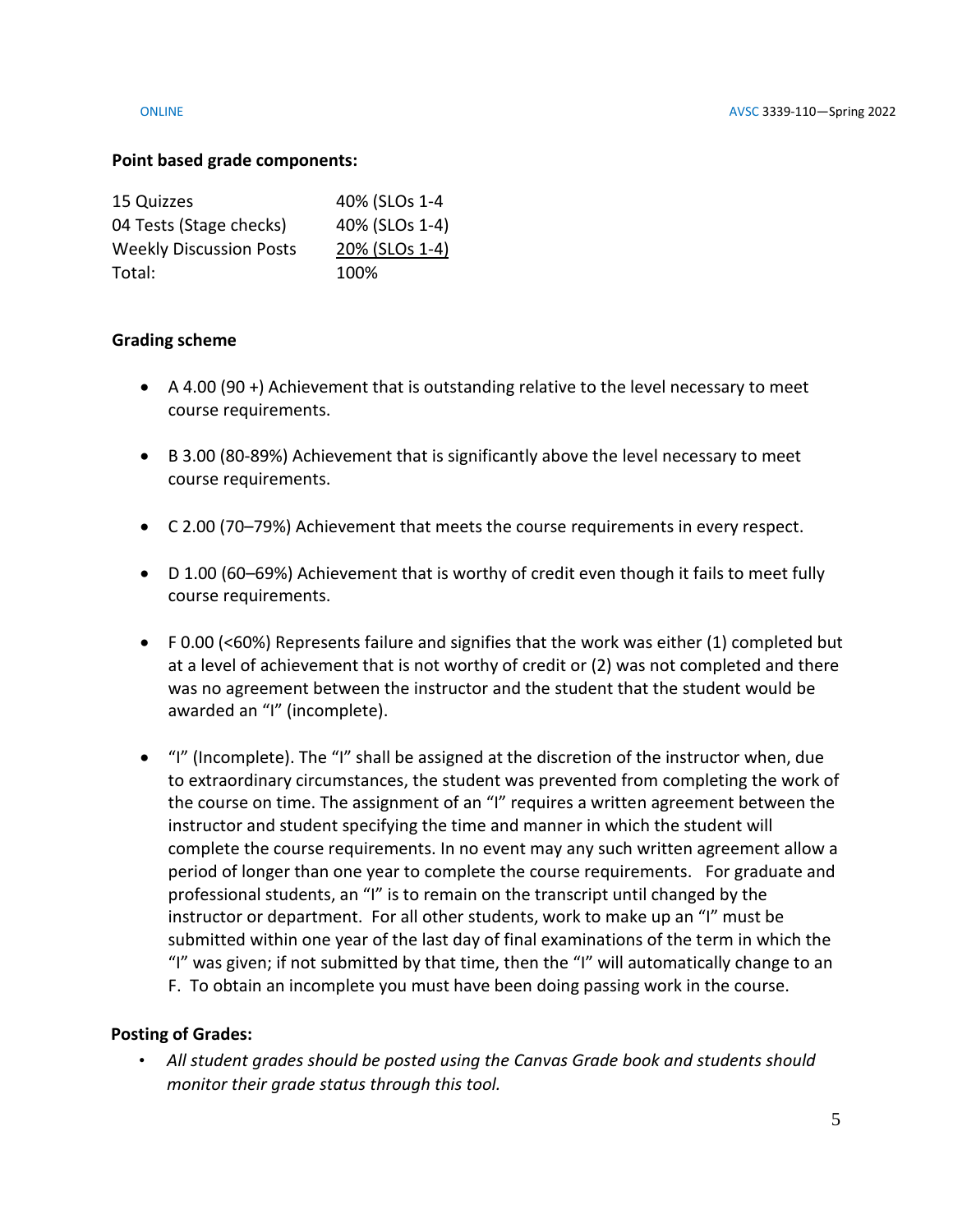• *The instructor will return projects as soon as possible.*

## **COURSE OUTLINE AND CALENDAR**

## **Week 1: Jan 18-23**

- Complete lesson 1 in Canvas.
- Read Jeppesen (Private Pilot) Ch. 2.
- Read FAA Piot's Handbook of Aeronautical Knowledge (PHAK) Chapter 3.
- Discussion post assignment.
- Complete quiz #1. (Note: All quiz questions are related to Basic Ground Instructor (BGI) and Fundamentals of Instruction (FOI) study questions.

## **Week 2: Jan 24-30**

- Complete lesson 2 in Canvas.
- Read Jeppesen Ch. 3, pages 3-2 to 3-43.
- Read FAA PHAK Chapter 5, pages 5-1 to 5-25.
- Discussion post assignment.
- Complete quiz #2.

## **Week 3: Jan 31-Feb 6**

- Complete lesson 3 in Canvas.
- Read Jeppesen Chapter 3, pages 3-45 to 3-63.
- Read FAA PHAK Chapter 5, pages 5-33 to 5-43.
- Discussion post assignment.
- Complete quiz #3.

### **Week 4: Feb 7-13**

- Complete lesson 4 in Canvas.
- Read Jeppesen Ch. 6, pages 6-2 to 6-50.
- Read FAA PHAK Chapter 12, pages 12-1 to 12-25.
- Discussion post assignment.
- Complete quiz #4.
- Review for test #1 (Stage Check 1)

## **Week 5: Feb 14-20**

- Complete lesson 5 in Canvas.
- Read Jeppesen chapter 7, pages 7-2 to 7-41.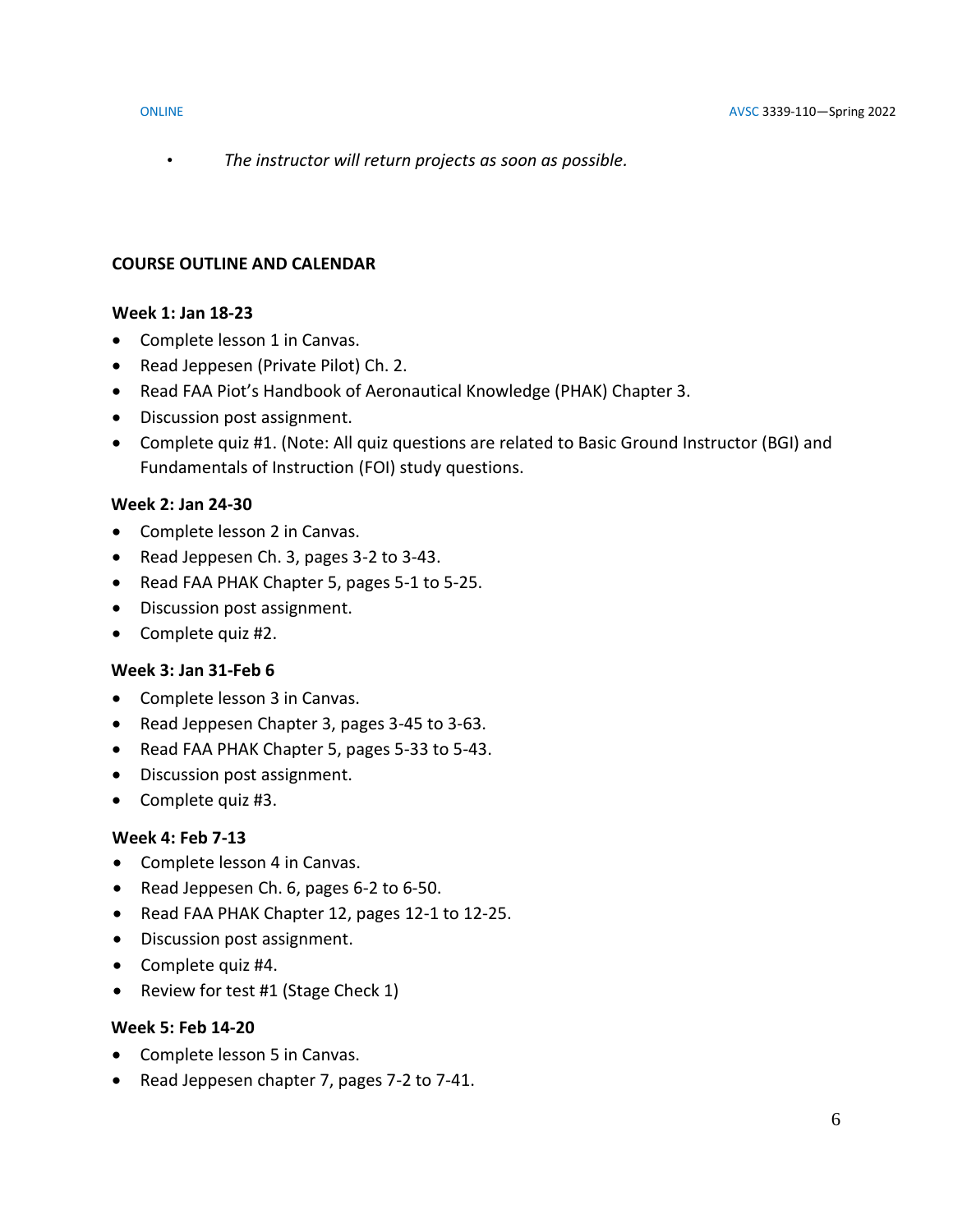- Read FAA PHAK chapter 13, pages 13-1 to 24.
- Discussion post assignment.
- Complete quiz #5.
- Test #1 (Stage 1 check.)

## **Week 6: Feb 21-27**

- Complete lesson 6 in Canvas.
- Read Jeppesen chapter 8, pages 8-2 to 8-24.
- Read FAA PHAK chapter 11, pages 11-1 to 11-18.
- Discussion post assignment.
- Complete quiz #6.

## **Week 7: Feb 28-March 6**

- Complete lesson 7 in Canvas.
- Read Jeppesen chapter 8, pages 8-25 to 8-45
- FAA PHAK pages 10-1 to 10-11 and 11-18 to 11-28.
- Discussion post assignment.
- Complete quiz #7.

## **Week 8: March 7-13**

- Complete lesson 8 in Canvas.
- Read Jeppesen chapter.4, pages 4-2 to 4-41.
- Read FAA PHAK chapter 14 pages 14-2 to 14-26.
- Discussion post assignment.
- Complete quiz #8.
- Review for test #2 (Stage 2 check).

## **Spring Break March 14-20**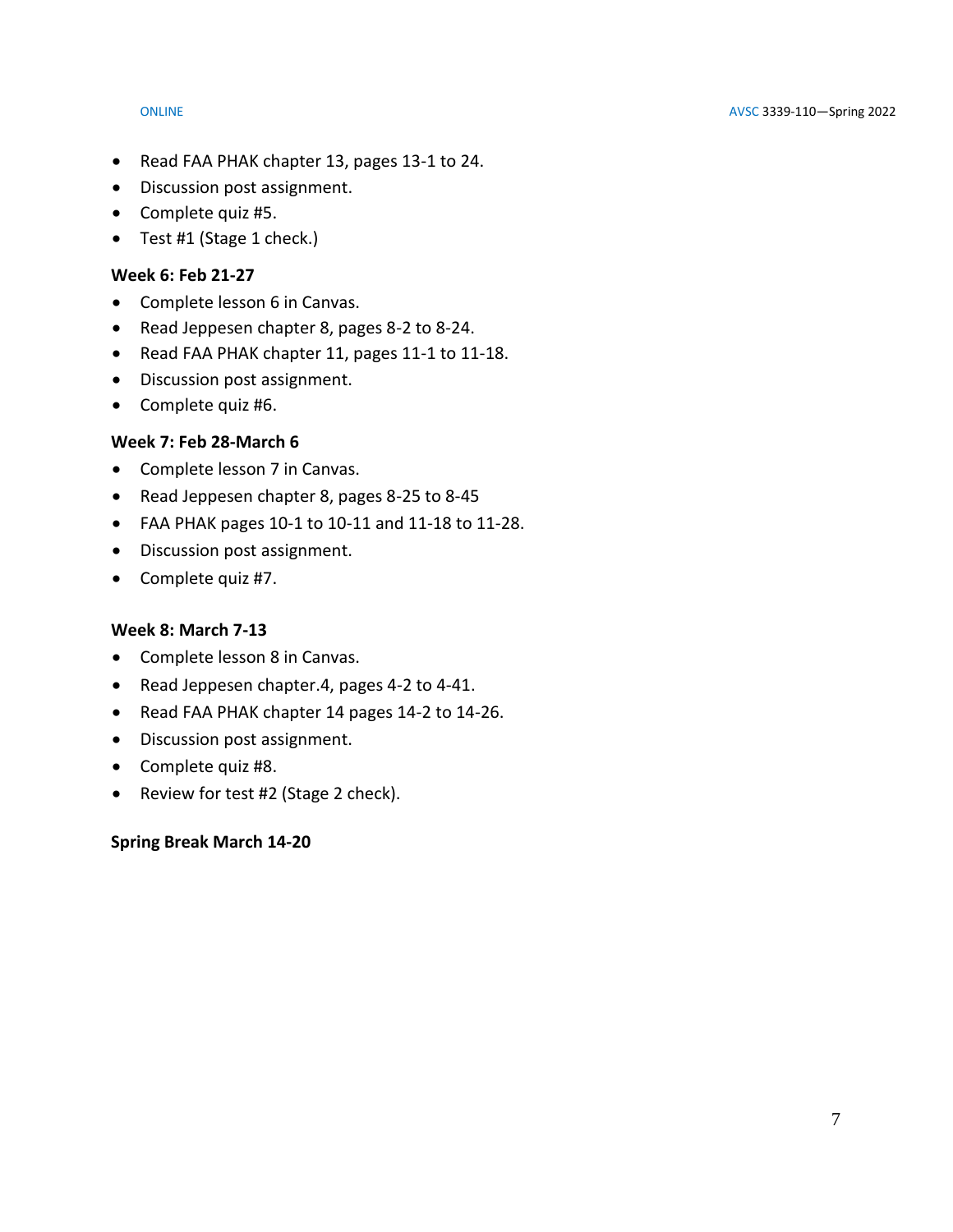## **Week 9: March 21-27**

- Complete lesson 9 in Canvas.
- Read Jeppesen chapter 4, pages 4-42 to 4-83
- Read FAA PHAK chapter 14 pages 14-26 to 14-39 and 15-2 to 15-11
- Discussion post assignment.
- Complete quiz #9.
- Test #2 (Stage check 2).

## **Week 10: March 28-April 3**

- Read Jeppesen Ch.9, pages 9-2 to 9-22 and chapter 10, pages 10-2 to 10-20.
- Read FAA PHAK chapter 2 pages 2-1 to 2-32.
- Discussion post assignment.
- Complete quiz #10.

## **Week 11: April 4-10**

- Complete lesson 11 in Canvas.
- Read FAR/AIM 2022 14 CFR 61.213, 61.215, 61.217, 61.97, 61.105 and 61.309.
- Familiarize with 14 CFR Part(s) 61, Part 71, 73 and 91 and NTSB 830, and
- Advisory Circulars.
- Discussion post assignment.
- Complete quiz #11.
- Test #3 review (Stage check 3).

## **Week 12: April 11-17**

- Complete lesson 12 in Canvas.
- Read FOI pages 41 to 51 (Barriers) and 81 to 100 (Teaching Methods) and chapter 4, pages 206 to 235.
- Discussion post assignment.
- Complete quiz #12.
- Test #3 (Stage Check 3)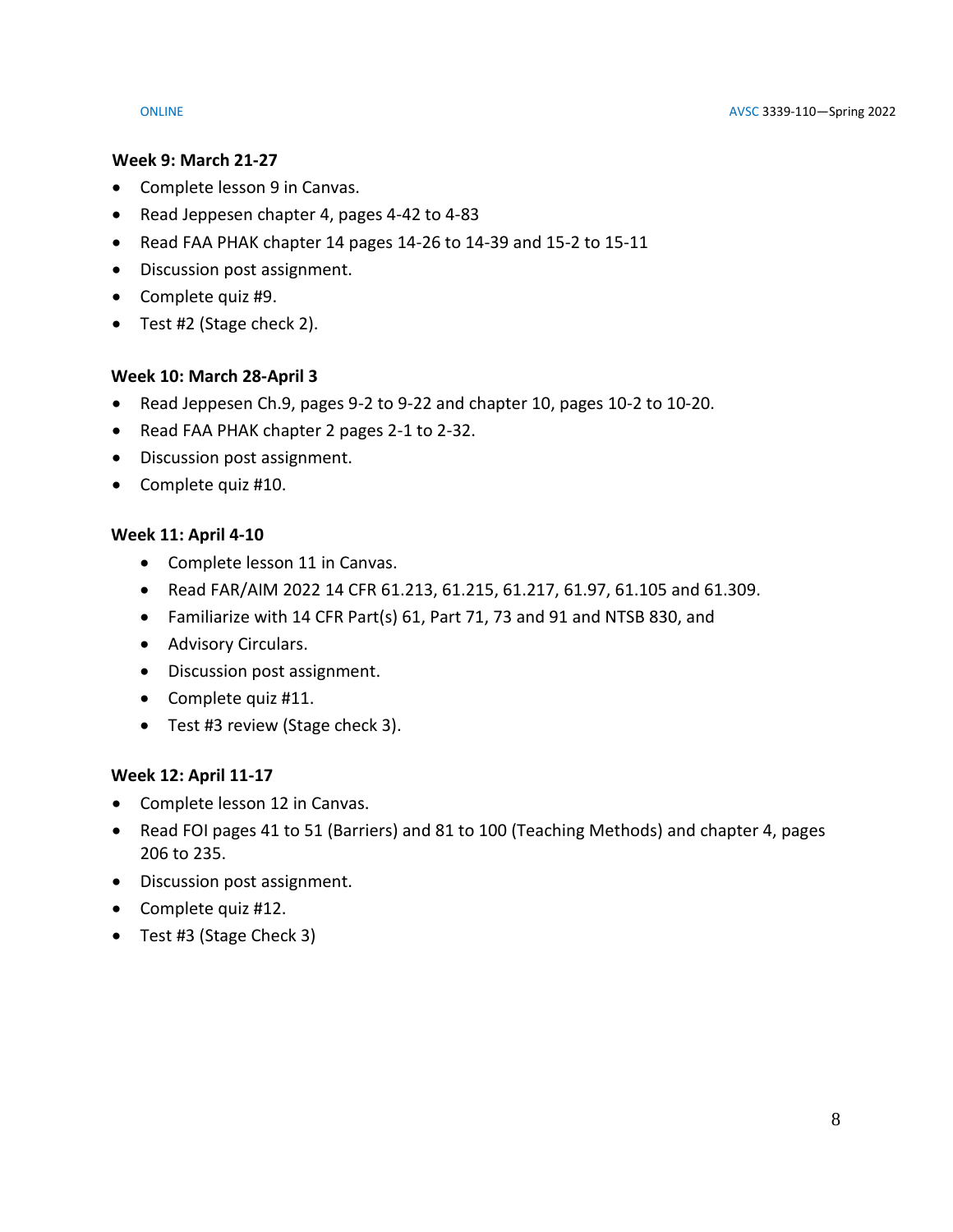### **Week 13: April 18-24**

- Complete lesson 13 in Canvas.
- Read FOI pages 101 to 118.
- Discussion post assignment.
- Lesson plan project.
- Complete quiz #13.

## **Week 14: April 25 – May 1**

- Complete lesson 14 in Canvas.
- Read FOI pages 227 to 235.
- Discussion post assignment.
- Complete quiz #14.

## **Week 15: May 2-8**

- Complete lesson 15 in Canvas.
- Read FOI pages 119 to 140, and 237 to 246.
- Discussion post assignment.
- Complete quiz #15.
- Review for test #4 (Stage check 4).

## **Week 16: May 9-13**

- BGI and FOI practice exam (Test #4, Stage Check 4).
- Take Final Exam: Actual BGI/FOI at testing center. Present testing certificate to instructor for final exam grade.

## **Important University Dates:**

| January 18, 2022        | <b>Classes Begin for Spring Semester</b>                                             |
|-------------------------|--------------------------------------------------------------------------------------|
| <b>February 2, 2022</b> | Deadline to Drop 16-Week Classes with No Record                                      |
| March 14-18,<br>2022    | Spring Break (NO Classes - Administrative Offices Open)                              |
| April 4, 2022           | <b>Registration Opens for Summer Semester</b>                                        |
| April 8, 2022           | Deadline to Drop 16-Week Classes with a Quit (Q) or Withdraw (W)                     |
| May 13, 2022            | Deadline to Withdraw from the University for 16- and Second 8-Week<br><b>Classes</b> |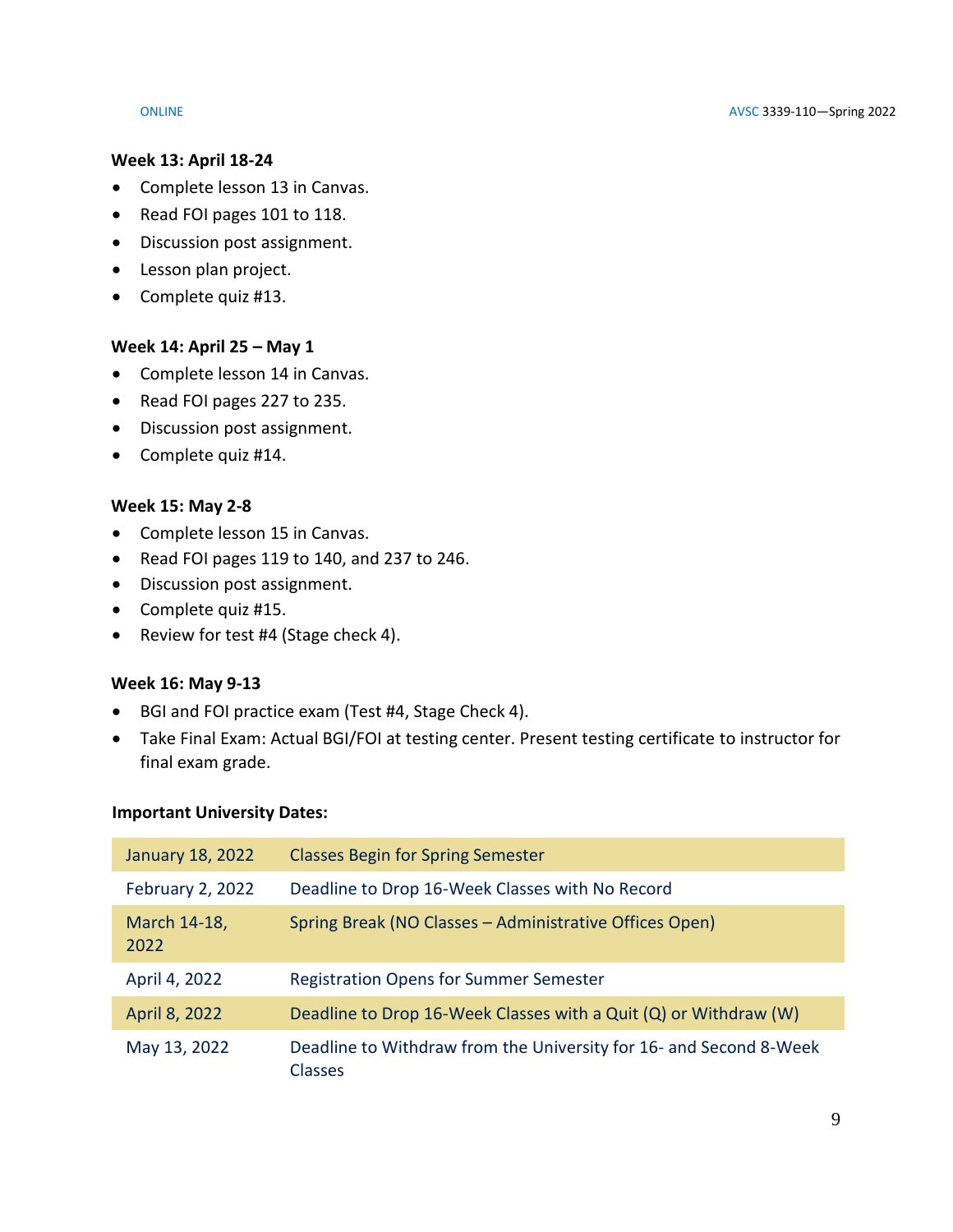| May 13, 2022 | <b>Spring Semester Ends</b>                       |
|--------------|---------------------------------------------------|
| May 14, 2022 | Spring 2022 Commencement at Bell County Expo 7 PM |

## **INSTRUCTOR POLICIES**

**Individual Performance:** It is vital that you are active in the course and complete all work in a professional fashion. One of the biggest issues with student success in online courses is simply not submitting work on time. You are expected to read the chapters as assigned in the syllabus as well as read or view any supplemental resources that may be found in the Module content folders for that period.

**Quality Work:** All work submitted for grading shall be of upper level quality: Depth of analysis, grammatical structure, etc. **Your work will be checked for plagiarism using online plagiarism assessment programs. Plagiarism will not be tolerated**.

**Identifying Submissions:** Submissions must clearly identify the student, course, and the title of the assignment (Last Name, Course Name, and Assignment) or (Smith GBK301 Essay1).

**Written Assignment Requirements:** Submissions will be in accordance with The Publication Manual of the American Psychological Association, 7th ed. All written work must be submitted utilizing Microsoft Word in either a .doc or .docx format. **Students whose assignment includes plagiarism will receive a 0 on the assignment and possible referral to Student Affairs**. However, I reserve the right to reduce the penalty if I believe plagiarism was unintentional or very minor in impact.

**Due Dates and Late Submissions:** The assignment instructions and deadlines are clearly laid out in the syllabus. Though some assignments are fairly involved, you do not have more than one assignment due in any week. As such, it is expected that all work will be submitted on time, as timeliness is an important aspect of professional communications and behavior. If you encounter an issue, please let me know as soon as possible. It is much easier to discuss issues before due dates rather than after. Late work is not accepted.

**Posting of Grades:** All student grades will be posted on the Canvas Grade book and students should monitor their grading status through this tool. I will attempt to post grades for all assignments and discussions within one week after the due date, unless I let you know otherwise. Grades on exams will be available immediately (unless essays must be graded as well).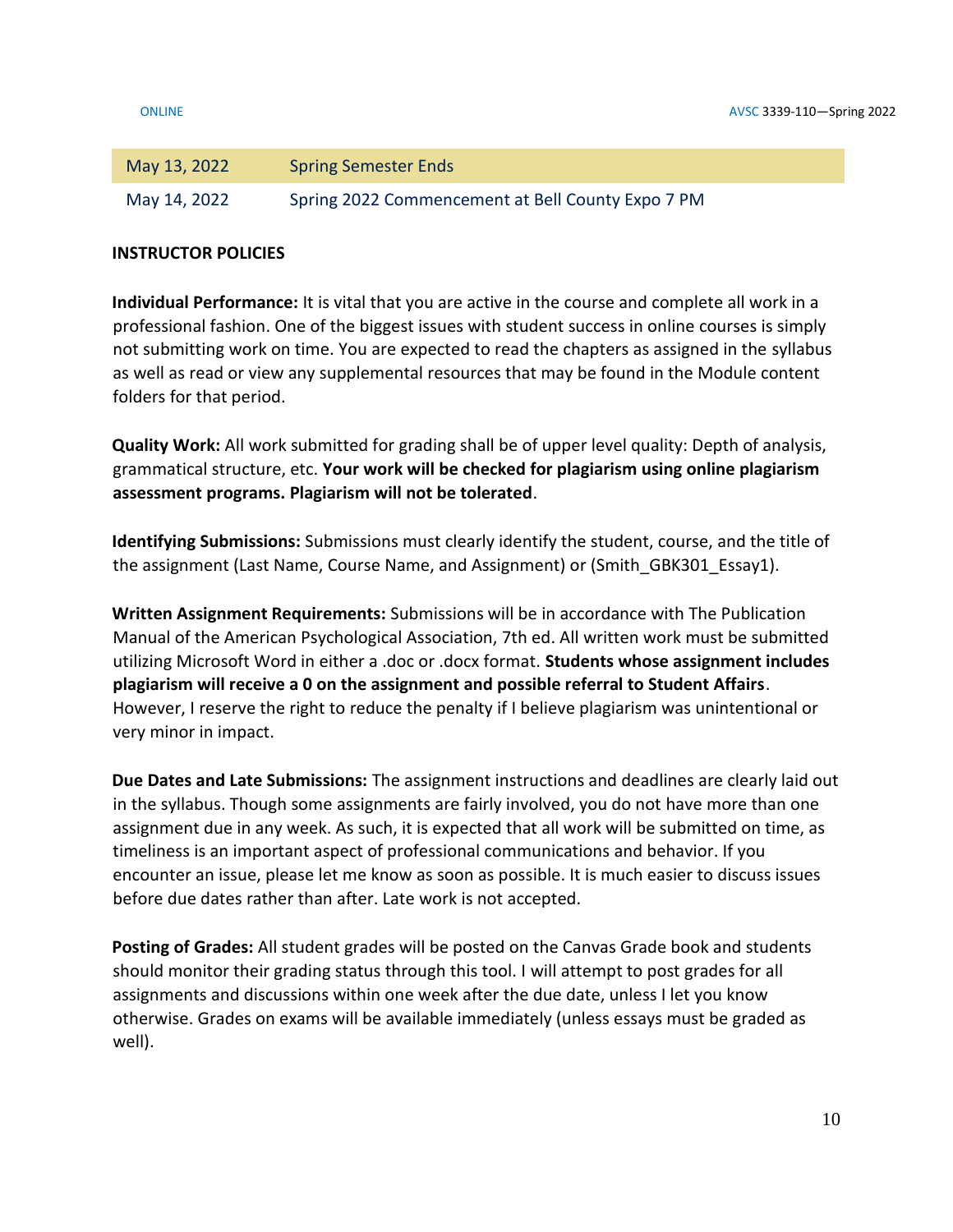**Changes to Syllabus:** This syllabus serves as an instructional and study planning document. Although every effort will be made to maintain the schedule and activities presented herein, it may become necessary during the course of the semester to make changes to the syllabus. In such events, changes will be announced and students will receive written notice as soon as possible.

# **Copyright Notice.**

Students should assume that all course material is copyrighted by the respective author(s). Reproduction of course material is prohibited without consent by the author and/or course instructor. Violation of copyright is against the law and Texas A&M University-Central Texas' Code of Academic Honesty. All alleged violations will be reported to the Office of Student Conduct.

## **Technology Requirements**

This course will use the A&M-Central Texas Instructure Canvas learning management system.

Logon to A&M-Central Texas Canvas [https://tamuct.instructure.com/] or access Canvas through the TAMUCT Online link in myCT [https://tamuct.onecampus.com/]. You will log in through our Microsoft portal.

Username: Your MyCT email address. Password: Your MyCT password

## **Canvas Support**

Use the Canvas Help link, located at the bottom of the left-hand menu, for issues with Canvas. You can select "Chat with Canvas Support," submit a support request through "Report a Problem," or call the Canvas support line: 1-844-757-0953.

For issues related to course content and requirements, contact your instructor.

## **Online Proctored Testing**

A&M-Central Texas uses Proctorio for online identity verification and proctored testing. This service is provided at no direct cost to students. If the course requires identity verification or proctored testing, the technology requirements are: Any computer meeting the minimum computing requirements, plus web camera, speaker, and microphone (or headset). Proctorio also requires the Chrome web browser with their custom plug in.

## **Other Technology Support**

For log-in problems, students should contact Help Desk Central 24 hours a day, 7 days a week Email: [helpdesk@tamu.edu](mailto:helpdesk@tamu.edu)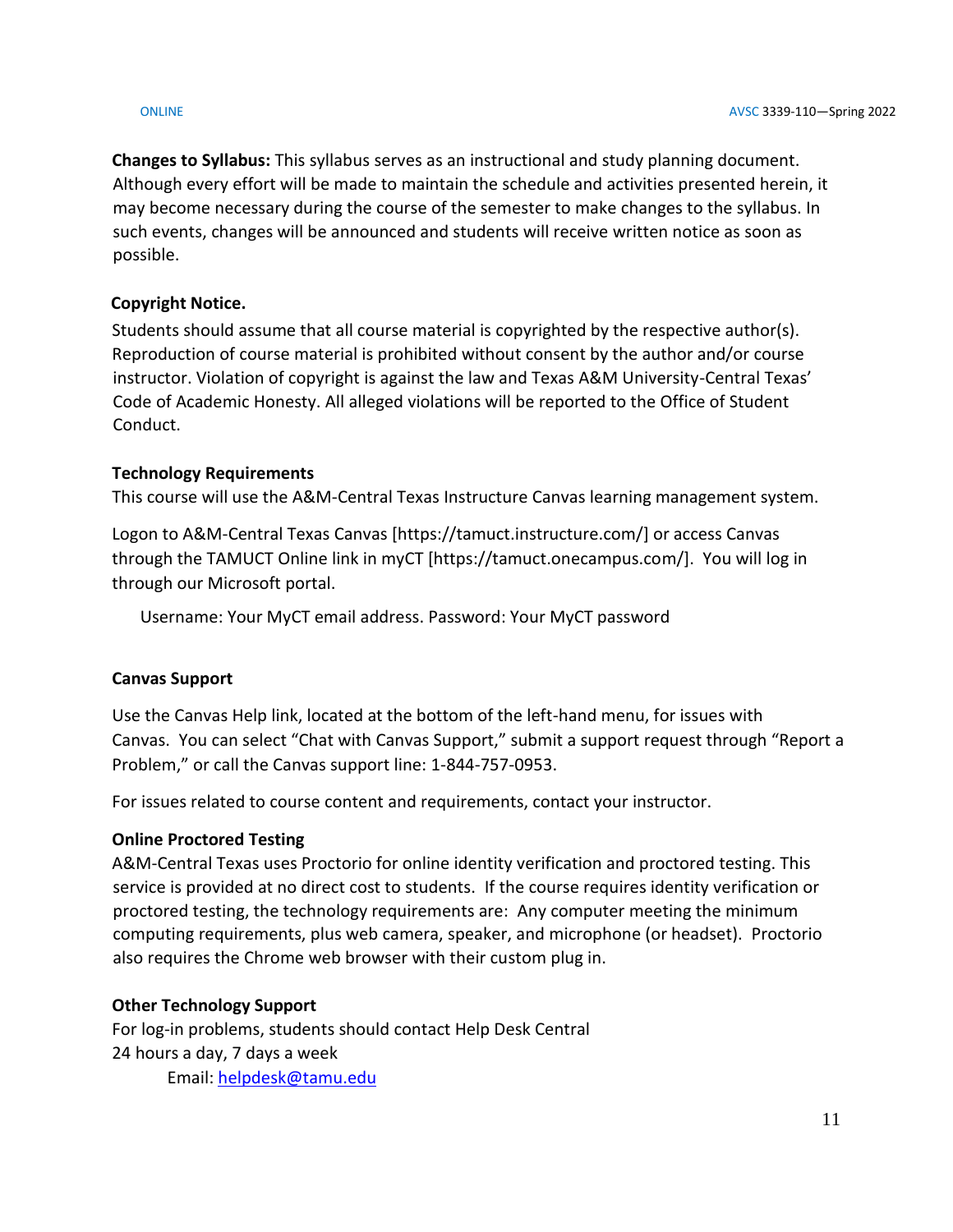# Phone: (254) 519-5466 [Web Chat:](http://hdc.tamu.edu/) [http://hdc.tamu.edu] *Please let the support technician know you are an A&M-Central Texas student.*

## **UNIVERSITY RESOURCES, PROCEDURES, AND GUIDELINES**

## **Drop Policy**

If you discover that you need to drop this class, you must complete a [Drop Request Form](https://www.tamuct.edu/registrar/docs/Drop_Request_Form.pdf) [https://www.tamuct.edu/registrar/docs/Drop\_Request\_Form.pdf].

Professors cannot drop students; this is always the responsibility of the student. The Registrar's Office will provide a deadline on the Academic Calendar for which the form must be completed, signed and returned. Once you return the signed form to the Registrar's Office, you must go into Warrior Web and confirm that you are no longer enrolled. If you still show as enrolled, FOLLOW-UP with the Registrar's Office immediately. You are to attend class until the procedure is complete to avoid penalty for absence. Should you miss the drop deadline or fail to follow the procedure, you will receive an F in the course, which may affect your financial aid and/or VA educational benefits.

## **Academic Integrity**

Texas A&M University -Central Texas values the integrity of the academic enterprise and strives for the highest standards of academic conduct. A&M-Central Texas expects its students, faculty, and staff to support the adherence to high standards of personal and scholarly conduct to preserve the honor and integrity of the creative community. Academic integrity is defined as a commitment to honesty, trust, fairness, respect, and responsibility. Any deviation by students from this expectation may result in a failing grade for the assignment and potentially a failing grade for the course. Academic misconduct is any act that improperly affects a true and honest evaluation of a student's academic performance and includes, but is not limited to, cheating on an examination or other academic work, plagiarism and improper citation of sources, using another student's work, collusion, and the abuse of resource materials. All academic misconduct concerns will be reported to the university's Office of Student Conduct. Ignorance of the university's standards and expectations is never an excuse to act with a lack of integrity. When in doubt on collaboration, citation, or any issue, please contact your instructor before taking a course of action.

```
For more information regarding the Student Conduct process, 
[https://www.tamuct.edu/student-affairs/student-conduct.html].
```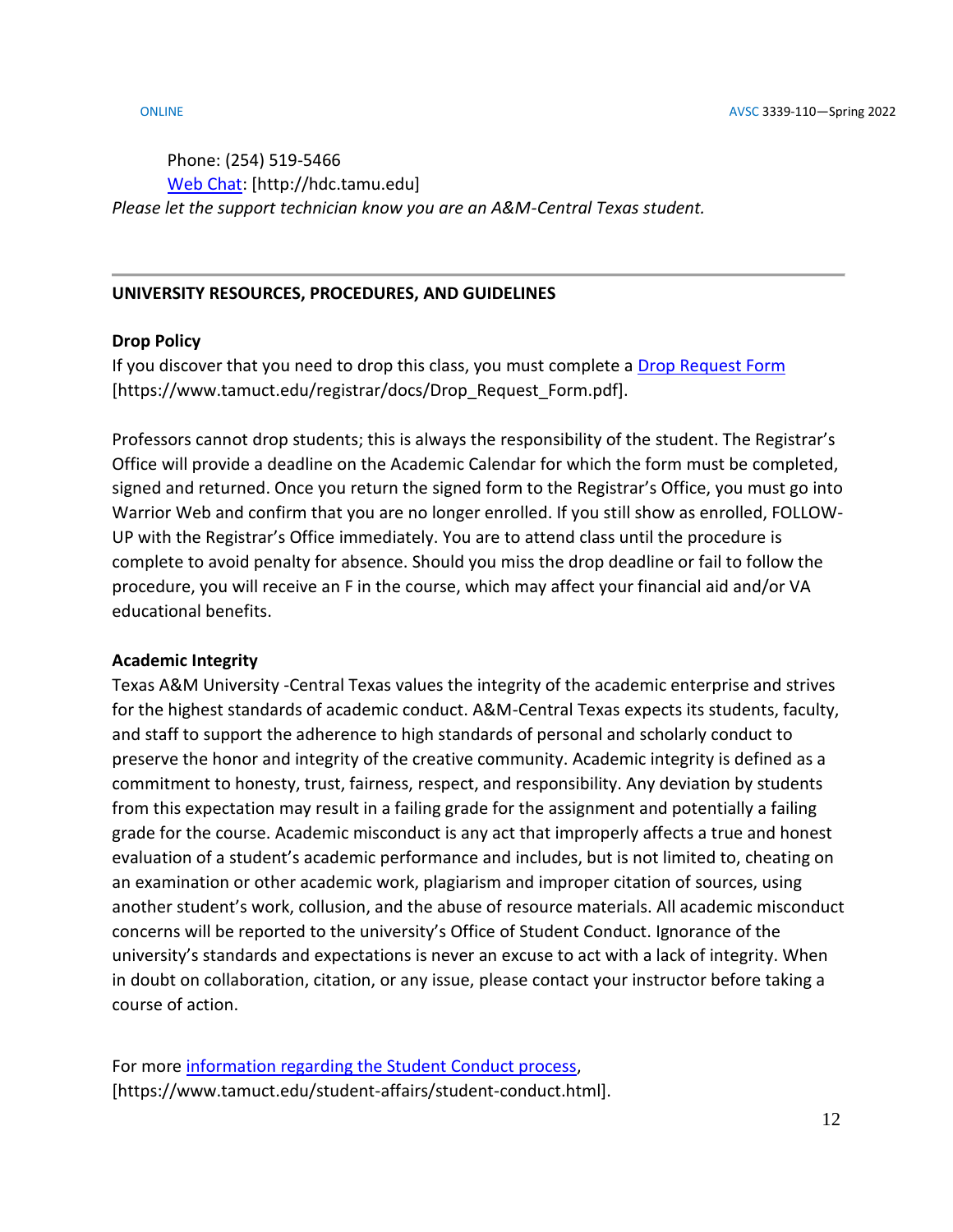If you know of potential honor violations by other students, you may [submit a report,](https://cm.maxient.com/reportingform.php?TAMUCentralTexas&layout_id=0) [https://cm.maxient.com/reportingform.php?TAMUCentralTexas&layout\_id=0].

## **Academic Accommodations**

At Texas A&M University-Central Texas, we value an inclusive learning environment where every student has an equal chance to succeed and has the right to a barrier-free education. The Warrior Center for Student Success, Equity and Inclusion is responsible for ensuring that students with a disability receive equal access to the university's programs, services and activities. If you believe you have a disability requiring reasonable accommodations, please contact the Office of Access and Inclusion, WH-212; or call (254) 501-5836. Any information you provide is private and confidential and will be treated as such.

For more information, please visit our **Access & Inclusion** Canvas page (log-in required) [https://tamuct.instructure.com/courses/717]

# **Important information for Pregnant and/or Parenting Students**

Texas A&M University-Central Texas supports students who are pregnant and/or parenting. In accordance with requirements of Title IX and related guidance from US Department of Education's Office of Civil Rights, the Dean of Student Affairs' Office can assist students who are pregnant and/or parenting in seeking accommodations related to pregnancy and/or parenting. Students should seek out assistance as early in the pregnancy as possible. For more information, please visit [Student Affairs](https://www.tamuct.edu/student-affairs/index.html) [https://www.tamuct.edu/student-affairs/index.html]. Students may also contact the institution's Title IX Coordinator. If you would like to read more about these [requirements and guidelines](http://www2.ed.gov/about/offices/list/ocr/docs/pregnancy.pdf) online, please visit the website [http://www2.ed.gov/about/offices/list/ocr/docs/pregnancy.pdf].

Title IX of the Education Amendments Act of 1972 prohibits discrimination on the basis of sex and gender–including pregnancy, parenting, and all related conditions. A&M-Central Texas is able to provide flexible and individualized reasonable accommodation to pregnant and parenting students. All pregnant and parenting students should contact the Associate Dean in the Division of Student Affairs at (254) 501-5909 to seek out assistance. Students may also contact the University's Title IX Coordinator.

# **Tutoring**

Tutoring is available to all A&M-Central Texas students, both virtually and in-person. Student success coaching is available online upon request.

If you have a question, are interested in becoming a tutor, or in need of success coaching contact the Warrior Center for Student Success, Equity and Inclusion at (254) 501-5836, visit the Warrior Center at 212 Warrior Hall, or by emailing [WarriorCenter@tamuct.edu.](mailto:WarriorCenter@tamuct.edu)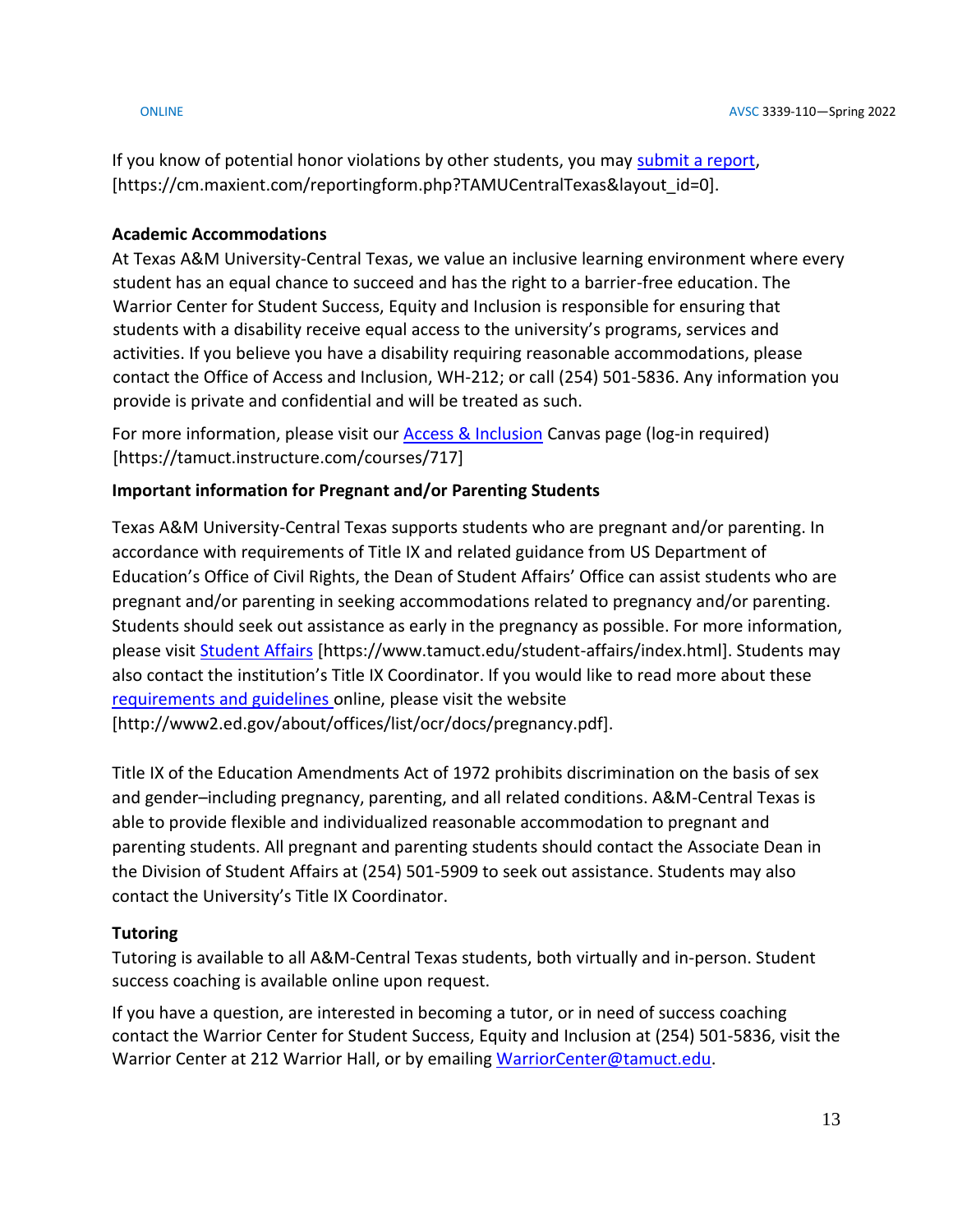To schedule tutoring sessions and view tutor availability, please visit Tutor Matching Services (Links to an [external](https://tutormatchingservice.com/TAMUCT) site.) [https://tutormatchingservice.com/TAMUCT] or visit the Tutoring Center in 111 Warrior Hall.

Chat live with a remote tutor 24/7 for almost any subject from on your computer! Tutor.com is an online tutoring platform that enables A&M-Central Texas students to log in and receive online tutoring support at no additional cost. This tool provides tutoring in over 40 subject areas except writing support. Access Tutor.com through Canvas.

# **University Writing Center**

University Writing Center: Located in Warrior Hall 416, the University Writing Center (UWC) at Texas A&M University–Central Texas (A&M–Central Texas) is a free service open to all A&M– Central Texas students. For the Spring 2022 semester, the hours of operation are from 10:00 a.m.-5:00 p.m. Monday thru Thursday in Warrior Hall 416 (with online tutoring available every hour as well) with satellite hours available online only Monday thru Thursday from 6:00-9:00 p.m. and Saturday 12:00-3:00 p.m.

Tutors are prepared to help writers of all levels and abilities at any stage of the writing process. While tutors will not write, edit, or grade papers, they will assist students in developing more effective composing practices. By providing a practice audience for students' ideas and writing, our tutors highlight the ways in which they read and interpret students' texts, offering guidance and support throughout the various stages of the writing process. In addition, students may work independently in the UWC by checking out a laptop that runs the Microsoft Office suite and connects to WIFI, or by consulting our resources on writing, including all of the relevant style guides. Whether you need help brainstorming ideas, organizing an essay, proofreading, understanding proper citation practices, or just want a quiet place to work, the UWC is here to help!

Students may arrange a one-to-one session with a trained and experienced writing tutor by making an appointment via [WCOnline](https://tamuct.mywconline.com/) [https://tamuct.mywconline.com/]. In addition, you can email Dr. Bruce Bowles Jr. at bruce.bowles@tamuct.edu if you have any questions about the UWC, need any assistance with scheduling, or would like to schedule a recurring appointment with your favorite tutor by making an appointment via [WCOnline](https://tamuct.mywconline.com/) [https://tamuct.mywconline.com/]. In addition, you can email Dr. Bruce Bowles Jr. at bruce.bowles@tamuct.edu if you have any questions about the UWC, need any assistance with

scheduling, or would like to schedule a recurring appointment with your favorite tutor.

## **University Library**

The University Library provides many services in support of research across campus and at a distance. We offer over 200 electronic databases containing approximately 400,000 eBooks and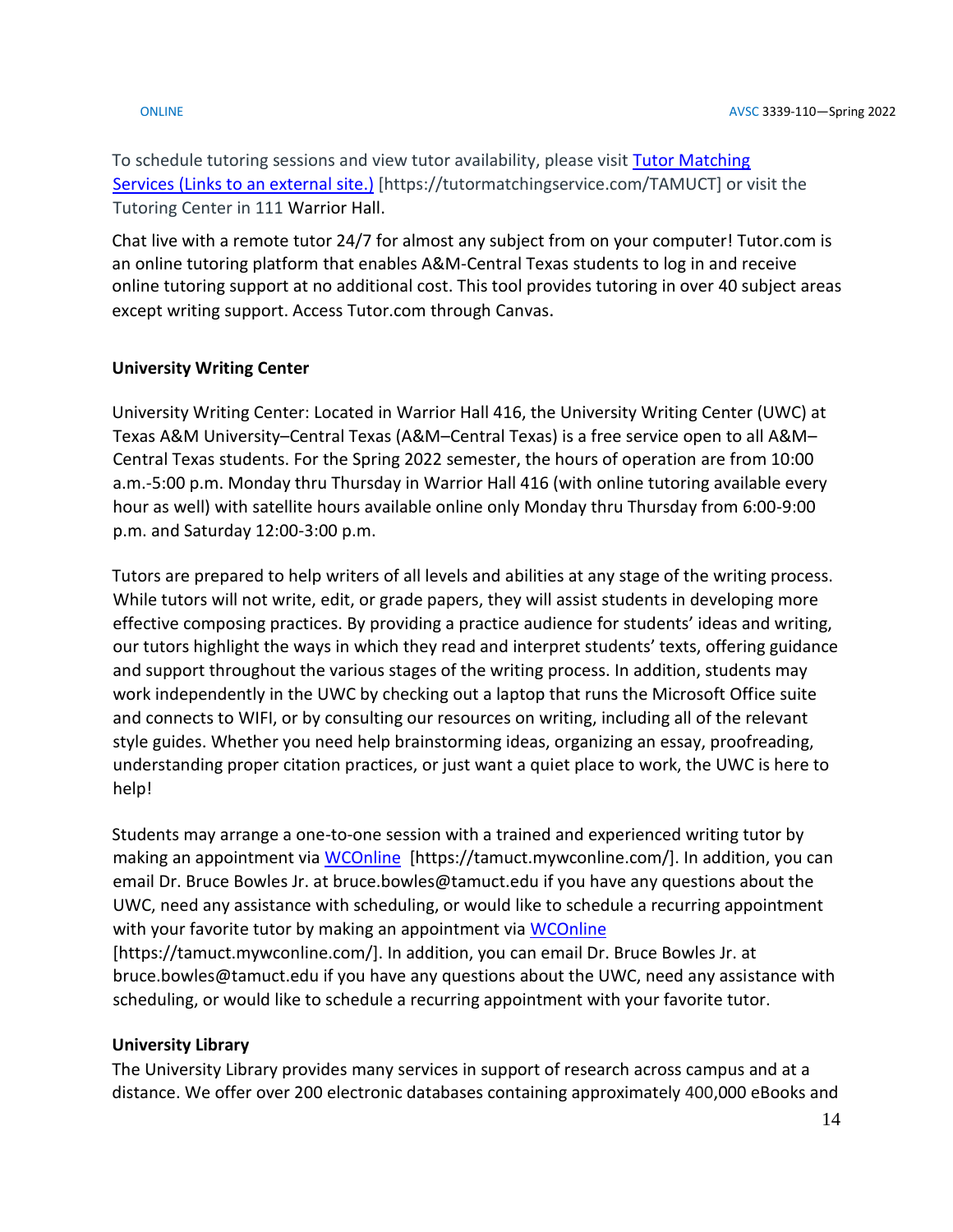82,000 journals, in addition to the 96,000 items in our print collection, which can be mailed to students who live more than 50 miles from campus. Research guides for each subject taught at A&M-Central Texas are available through our website to help students navigate these resources. On campus, the library offers technology including cameras, laptops, microphones, webcams, and digital sound recorders.

Research assistance from a librarian is also available 24 hours a day through our online chat service, and at the reference desk when the library is open. Research sessions can be scheduled for more comprehensive assistance, and may take place virtually through WebEx, Microsoft Teams or in-person at the library. Schedule an [appointment](https://nam04.safelinks.protection.outlook.com/?url=https%3A%2F%2Ftamuct.libcal.com%2Fappointments%2F%3Fg%3D6956&data=04%7C01%7Clisa.bunkowski%40tamuct.edu%7Cde2c07d9f5804f09518008d9ab7ba6ff%7C9eed4e3000f744849ff193ad8005acec%7C0%7C0%7C637729369835011558%7CUnknown%7CTWFpbGZsb3d8eyJWIjoiMC4wLjAwMDAiLCJQIjoiV2luMzIiLCJBTiI6Ik1haWwiLCJXVCI6Mn0%3D%7C3000&sdata=KhtjgRSAw9aq%2FoBsB6wyu8b7PSuGN5EGPypzr3Ty2No%3D&reserved=0)

[here](https://nam04.safelinks.protection.outlook.com/?url=https%3A%2F%2Ftamuct.libcal.com%2Fappointments%2F%3Fg%3D6956&data=04%7C01%7Clisa.bunkowski%40tamuct.edu%7Cde2c07d9f5804f09518008d9ab7ba6ff%7C9eed4e3000f744849ff193ad8005acec%7C0%7C0%7C637729369835011558%7CUnknown%7CTWFpbGZsb3d8eyJWIjoiMC4wLjAwMDAiLCJQIjoiV2luMzIiLCJBTiI6Ik1haWwiLCJXVCI6Mn0%3D%7C3000&sdata=KhtjgRSAw9aq%2FoBsB6wyu8b7PSuGN5EGPypzr3Ty2No%3D&reserved=0) [https://tamuct.libcal.com/appointments/?g=6956]. Assistance may cover many topics, including how to find articles in peer-reviewed journals, how to cite resources, and how to piece together research for written assignments.

Our 27,000-square-foot facility on the A&M-Central Texas main campus includes student lounges, private study rooms, group work spaces, computer labs, family areas suitable for all ages, and many other features. Services such as interlibrary loan, TexShare, binding, and laminating are available. The library frequently offers workshops, tours, readings, and other events. For more information, please visit our Library [website](https://nam04.safelinks.protection.outlook.com/?url=https%3A%2F%2Ftamuct.libguides.com%2Findex&data=04%7C01%7Clisa.bunkowski%40tamuct.edu%7C7d8489e8839a4915335f08d916f067f2%7C9eed4e3000f744849ff193ad8005acec%7C0%7C0%7C637566044056484222%7CUnknown%7CTWFpbGZsb3d8eyJWIjoiMC4wLjAwMDAiLCJQIjoiV2luMzIiLCJBTiI6Ik1haWwiLCJXVCI6Mn0%3D%7C1000&sdata=2R755V6rcIyedGrd4Os5rkgn1PvhHKU3kUV1vBKiHFo%3D&reserved=0) [http://tamuct.libguides.com/index].

# **OPTIONAL POLICY STATEMENTS**

# A Note about Sexual Violence at A&M-Central Texas

Sexual violence is a serious safety, social justice, and public health issue. The university offers support for anyone struggling with these issues. University faculty are mandated reporters, so if someone discloses that they were sexually assaulted (or a victim of Domestic/Dating Violence or Stalking) while a student at TAMUCT, faculty members are required to inform the Title IX Office. If you want to discuss any of these issues confidentially, you can do so through Student Counseling (254-501-5955) located on the second floor of Warrior Hall (207L).

Sexual violence can occur on our campus because predators often feel emboldened, and victims often feel silenced or shamed. It is incumbent on ALL of us to find ways to actively create environments that tell predators we don't agree with their behaviors and tell survivors we will support them. Your actions matter. Don't be a bystander; be an agent of change. For additional information on campus policy and resources visit the **Title IX webpage** [https://www.tamuct.edu/departments/compliance/titleix.php].

## **Behavioral Intervention**

Texas A&M University-Central Texas cares about the safety, health, and well-being of its students, faculty, staff, and community. If you are aware of individuals for whom you have a concern, who are exhibiting behaviors that pose a threat to safety, or individuals causing a